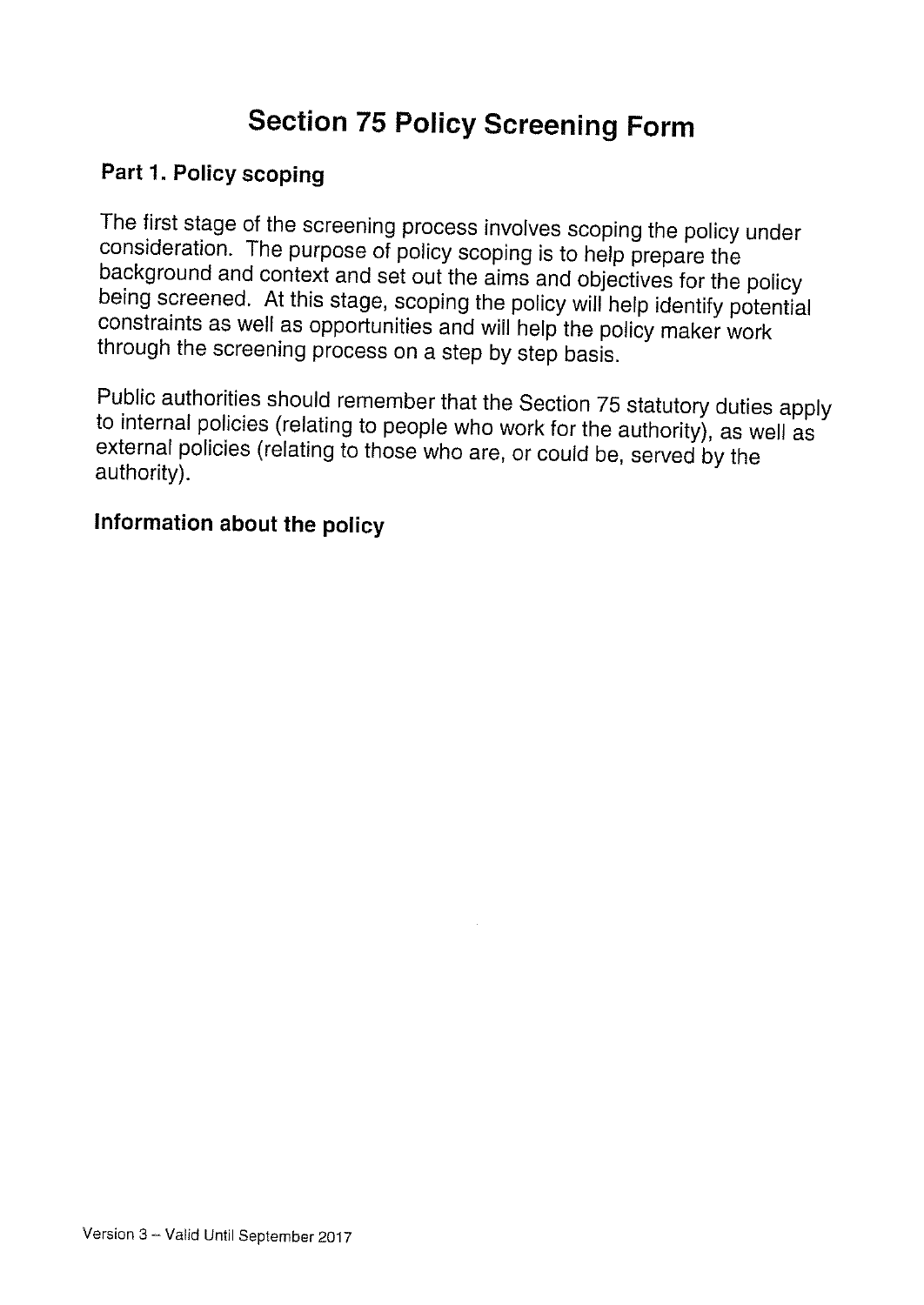Name of the policy Pre-Accelerator (previously known as Propel) and Accelerator Programme Is this an existing, revised or <sup>a</sup> new policy? Revised What is it trying to achieve? (intended aims/outcomes) The programme aims to :-<br>Maximise the number and impact of innovative, scalable, high growth export-oriented start-up sustainable businesses established in  $\bar{\ }$ <br>Northern Ireland as a result of participation on the Pre-Accelerator Programme; and Support technology based, high growth potential start-ups (HPSUs) to access early stage venture capital/angel investment and establish in Northern Ireland. Are there any Section <sup>75</sup> categories which might be expected to benefit from the intended policy? If so, explain how. Propel is open to all Section 75 categories so therefore participants from across a range of the categories will benefit. Who initiated or wrote the policy? Invest NI Who owns and who implements the policy?<br>Invest NI owns the programme, an appointed delivery organisation will implement/ deliver the programme on behalf of Invest NI.

u<br>U Heagles State

### Implementation factors

Are there any factors which could contribute to/detract from the intended aim/outcome of the policy/decision?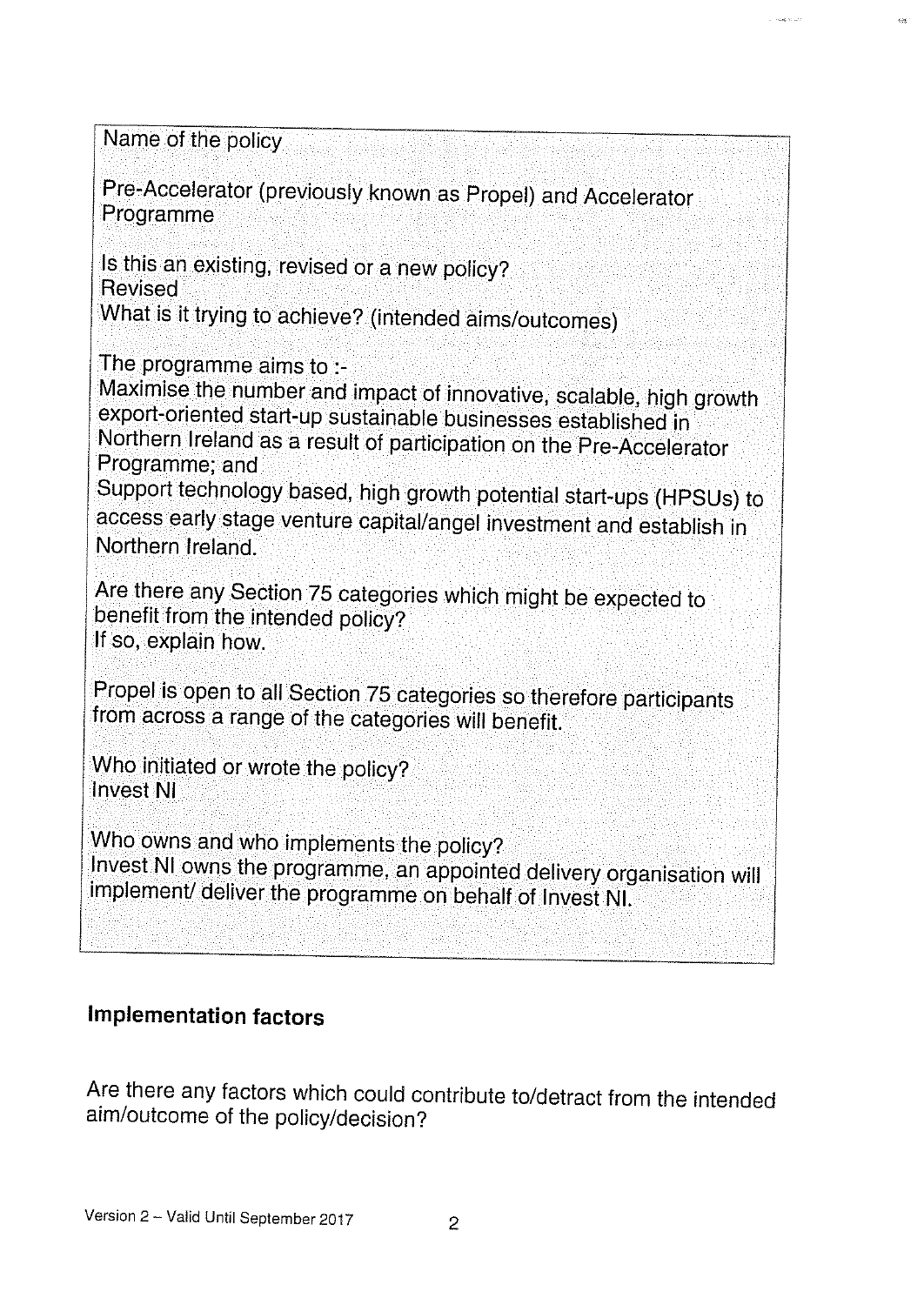#### If yes, are they



 $\mathbf{x}$ 

financial

legislative

other, <sup>p</sup>lease specify

The EA and Casework have identified that the target outcomes may not be achieved if there is not sufficient demand of appropriate quality participants for the programme. Activity and quality levels will be reviewed on <sup>a</sup> continuous basis and targets revisited accordingly.

**Simple entity** 

 $\frac{1}{2} \frac{d\mathbf{y}}{d\mathbf{x}}$ 

### Main stakeholders affected

Who are the internal and external stakeholders (actual or potential) that the policy will impact upon?

staff  $\mathbf{x}$ 

Staff of Skills & Competitiveness Division who will manage the programme.

Invest NI CEs who will be allocated to programme participants. Invest NI Communications Team.

Staff from other appropriate teams/divisions (eg Scaling and Trade) who will be involved in the promotion of the programme.

 $\mathbf{x}$ 

service users

Entrepreneurs and businesses who participate on the programme.



 $\mathbf{x}$ 

other public sector organisations Department for the Economy.

- voluntary/community/trade unions
- other, <sup>p</sup>lease specify

The EDO (external delivery organisation) who will be appointed through <sup>a</sup> competitive CPD (Central Procurement Department) procurement process.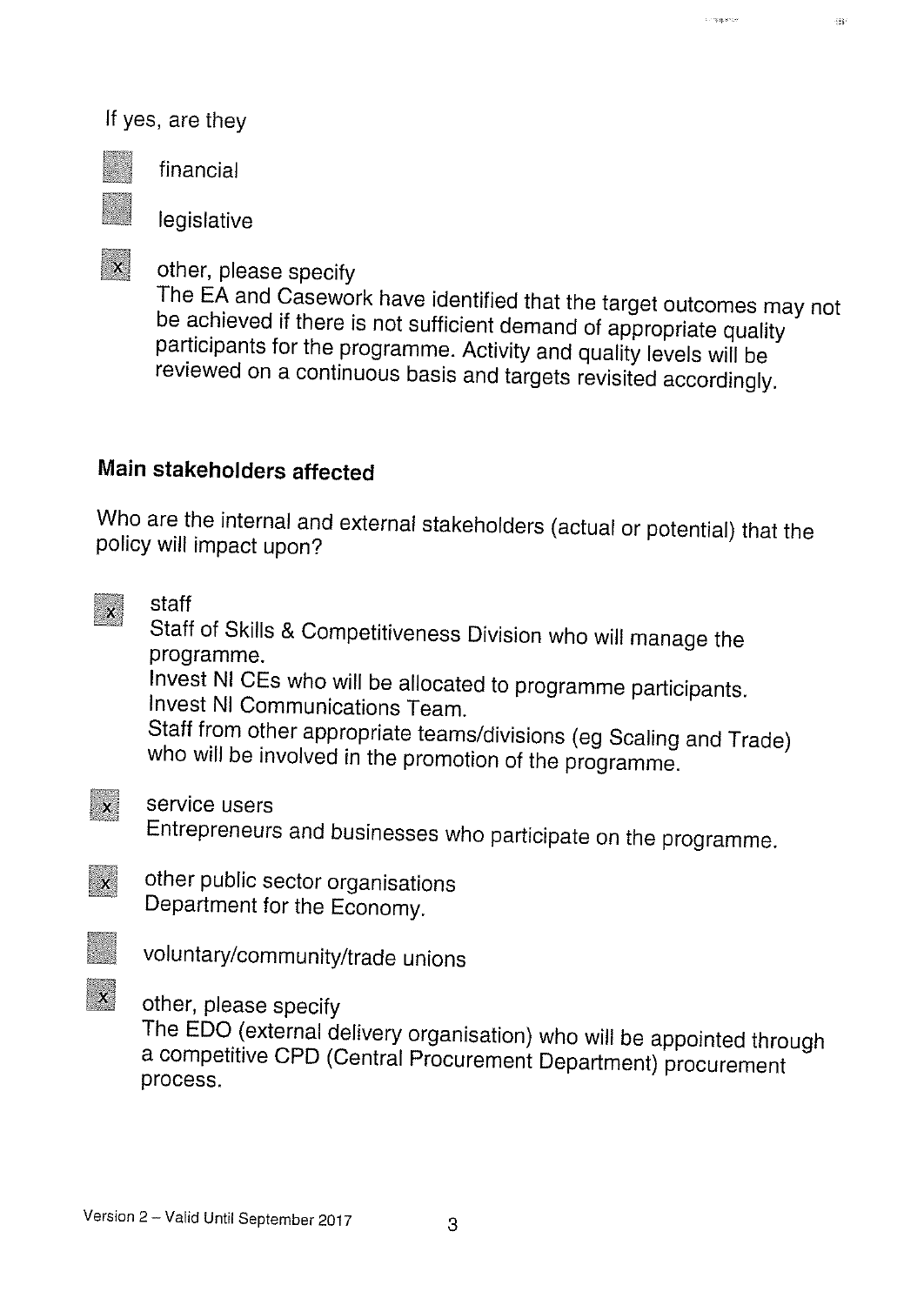## Other policies with <sup>a</sup> bearing on this policy

• what are they?

Policies and programmes emerging from the Invest NI Entrepreneurial Action Plan.

.<br>He

• who owns them? Invest NI will own them.

#### Available evidence

Evidence to help inform the screening process may take many forms. Public authorities should ensure that their screening decision is informed by relevant data.

What evidence/information (both qualitative and quantitative) have you gathered to inform this policy? Specify details for each of the Section <sup>75</sup> categories.

| <b>Section 75</b><br>category | <b>Details of evidence/information</b>                                                                                                                                                                                                                                                                                                                                                                          |
|-------------------------------|-----------------------------------------------------------------------------------------------------------------------------------------------------------------------------------------------------------------------------------------------------------------------------------------------------------------------------------------------------------------------------------------------------------------|
| <b>ALL</b>                    | An independent Evaluation of Propel (now to be called 'Pre<br>Accelerator) was carried out by SQW in 2015 and a detailed<br>Economic Appraisal was carried out by Invest NI's Economics<br>Team in 2016. An independent Economic Appraisal of the<br>Accelerator programme was undertaken by Cogent Consulting in<br>December 2013 and an internal Stocktake of the Accelerator was<br>completed in April 2017. |
|                               | These appraisals took into account the requirements of Section 75<br>of the Northern Ireland Act 1998 and in respect of any<br>recommendations made, were asked to consider whether there<br>are any likely impacts on anti-poverty, social inclusion, equality of<br>opportunity or good relations.                                                                                                            |
|                               | In doing so, the service providers were asked to suggest<br>measures to mitigate against any adverse impacts and also<br>consider the accessibility of the programme for all, in line with the<br>Disability Discrimination Act 1995.                                                                                                                                                                           |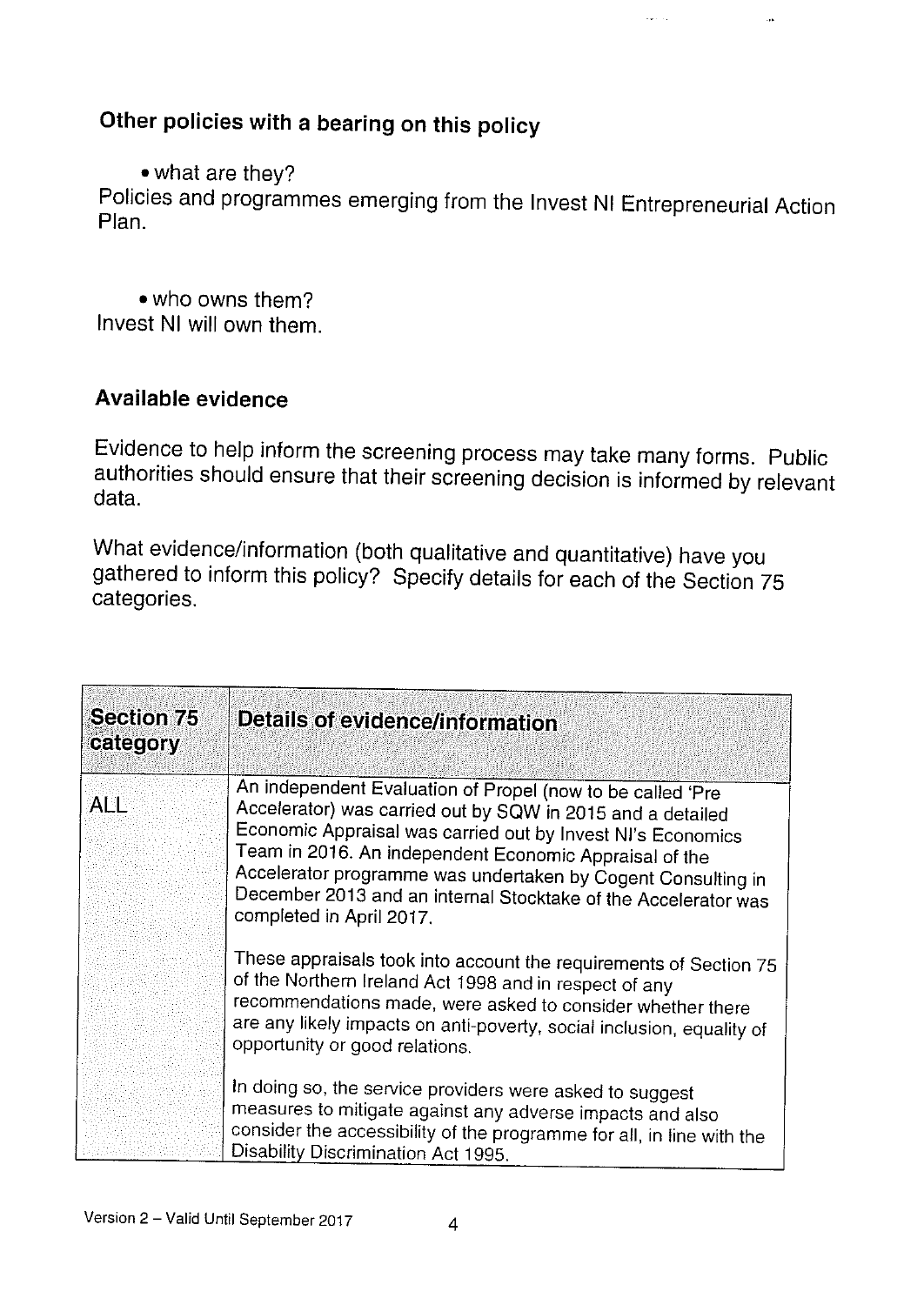| ٠<br>٠<br>ż<br>×<br>٠<br>i.<br>×.<br>t                                                                                                                                             | ÷<br>٠<br>٠.<br>×<br>t,<br>×.<br>î,<br>٠<br>×<br>i,<br>ĩ.<br>V,<br>ï                  | í<br>٠<br>í,<br>٠<br>i,<br>×<br>÷<br>ì,<br>÷.<br>٠.                      | ×<br>٠<br>×.<br>t<br>٠<br>í,<br>٠<br>. .<br>ç<br>٠                                            |
|------------------------------------------------------------------------------------------------------------------------------------------------------------------------------------|---------------------------------------------------------------------------------------|--------------------------------------------------------------------------|-----------------------------------------------------------------------------------------------|
| ٠<br>٠<br>í,<br>٠<br>л.<br>٠<br>t<br>$\lambda$<br>Í.<br>î,<br>Y<br>$\mathcal{I}$<br>$\sim$<br>٠<br>٠<br>×<br>٠<br>×<br>٠.<br>٠                                                     | š<br>ł<br>٠<br>٠<br>l,<br>×<br>٠<br>×,<br>露<br>٠<br>÷                                 | Î,<br>Ì<br>. .                                                           | ٠<br>ì<br>t,<br>K<br>٠<br>t<br>ą<br>i,<br>÷.<br>٠<br>٠                                        |
| í,<br>×<br>ĩ,<br>٠<br>ł<br>٠<br>ţ<br>:<br>÷.<br>٠<br>ł<br>٠<br>×<br>$\alpha$                                                                                                       | Y.<br>D<br>à,<br>٠                                                                    | $\alpha$<br>٠<br>×                                                       | ì.<br>ł<br>$\frac{1}{2}$<br>t<br>ĵ,<br>t,<br>$\sim$<br>í,                                     |
| S<br>Ħ<br>ï<br>$\mathcal{L}_{\mathcal{A}}$<br>×<br>à,<br>ī.<br>¢<br>à,<br>ó,<br>$\langle \sigma_{\mu} \sigma_{\nu} \rangle$<br>i,<br>٠<br>۰.<br>٠<br>$\overline{a}$<br>٠<br>×<br>٠ | ś<br>ă<br>ś.<br>t.<br>×<br>k<br>×<br>š<br>÷<br>ι,<br>٠<br>×<br>٠<br>٠<br>×<br>×<br>i, | y.<br>Br<br>Ð                                                            | ł<br>٠<br>×<br>Á<br>W<br>à.<br>. .<br>S<br>J.                                                 |
| ×.<br>ı.<br>×.<br>ł,<br>٠<br>×<br>×<br>٠<br>٠<br>٠.<br>.,<br>Î,<br>×<br>٠.<br>٠<br>í.<br>k.<br>٠<br>٠<br>×<br>J.<br>٠                                                              | Ã<br>S<br>٠<br>×<br>٠<br>ń.<br>٠<br>٠<br>٠<br>٠<br>٠<br>22<br>٠                       | ţ<br>1.11<br>ł.<br>$\epsilon$<br>٠<br>×<br>İ<br>ä,<br>í.<br>٠<br>ı.<br>٠ | ٠<br>٠<br>٠<br>×<br>×<br>î,<br>Ì<br>ç<br>$\epsilon$<br>×<br>×<br>×.<br>٠<br>٠<br>i,<br>٠<br>٠ |

The evaluation reported no adverse impact on any S75 group.

## Needs, experiences and priorities

Taking into account the information referred to above, what are the different needs, experiences and priorities of each of the following categories, in relation to the particular policy/decision? Specify details for each of the Section <sup>75</sup> categories

| <b>Section 75</b><br>category | Details of needs/experiences/priorities                                                                                                                                                                                                                                                                     |
|-------------------------------|-------------------------------------------------------------------------------------------------------------------------------------------------------------------------------------------------------------------------------------------------------------------------------------------------------------|
| Religious<br>belief           | None                                                                                                                                                                                                                                                                                                        |
| Political<br>opinion          | None                                                                                                                                                                                                                                                                                                        |
| Racial group                  | None                                                                                                                                                                                                                                                                                                        |
| Age                           | None                                                                                                                                                                                                                                                                                                        |
| Marital status                | <b>None</b>                                                                                                                                                                                                                                                                                                 |
| Sexual<br>orientation         | <b>None</b>                                                                                                                                                                                                                                                                                                 |
| Men and<br>women<br>generally | In previous cohorts females have been underrepresented on both<br>programmes. In going forward recruitment will continue to actively<br>promote female participation by, for example, using female<br>entrepreneur role models and case studies as part of the overall<br>promotion and marketing campaign. |
| Disability                    | The needs of people with disabilities may require reasonable<br>adjustments to be made to the delivery of the programme. We will<br>ensure that our external delivery organisations are aware of their<br>obligations in this respect.                                                                      |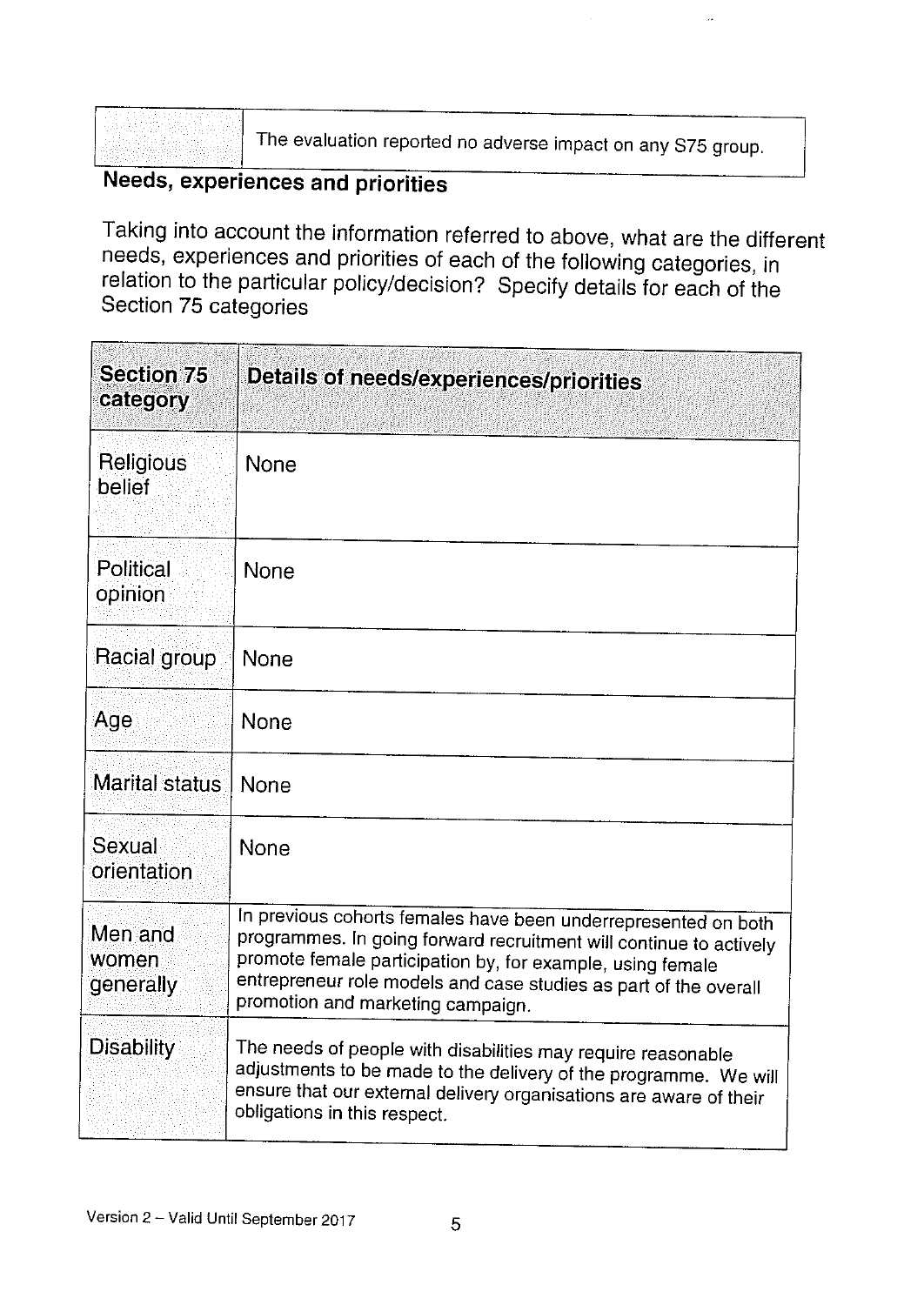| ристором состоительных положениях положениях состоительных положениях положениях положениях положениях положени |                                                                                                   |  |
|-----------------------------------------------------------------------------------------------------------------|---------------------------------------------------------------------------------------------------|--|
| $\sim$ $\sim$<br><b>小球基部製造</b> 、                                                                                | ฅฅѬѬҏ҆ѻ҉ѽѡҥӊѭѬѲ҉ѬѦѾѦѬѬѬѲ҉ҀѬӔѬѬѬѲ҈ӔѬӔѬѬѲѲ҈ҼѼҽѨҽѥѤѬѬѬѬѬѬѬѲѲѲѲҽҽѤѸ҈ѲѲҼѬѤѬѬѬѬѲѲѲѲѲѲѲѲѲѲѲѲѲѲѲѲѲѲѲѲѲѲѲѲ |  |
| Dependants   None                                                                                               |                                                                                                   |  |
| teriori ispan<br>omen <u>tales?</u> 解脱时的。                                                                       |                                                                                                   |  |
|                                                                                                                 | mean ann an Affair Lion ann an am an Lion ann an ann a                                            |  |

**Navigat** 

 $\mathcal{L}_{\mathcal{A}}$ 

### Part 2. Screening questions

#### Introduction

In making <sup>a</sup> decision as to whether or not there is <sup>a</sup> need to carry out an equality impact assessment, the public authority should consider its answers to the questions 1-4 which are <sup>g</sup>iven on pages 66-68 of this Guide.

If the public authority's conclusion is **none** in respect of all of the Section 75 equality of opportunity and/or good relations categories, then the public authority may decide to screen the policy out. If <sup>a</sup> policy is 'screened out' as having no relevance to equality of opportunity or good relations, <sup>a</sup> public authority should <sup>g</sup>ive details of the reasons for the decision taken.

If the public authority's conclusion is **major** in respect of one or more of the Section 75 equality of opportunity and/or good relations categories, then consideration should be <sup>g</sup>iven to subjecting the policy to the equality impact assessment procedure.

If the public authority's conclusion is **minor** in respect of one or more of the Section <sup>75</sup> equality categories and/or good relations categories, then consideration should still be <sup>g</sup>iven to proceeding with an equality impact assessment, or to:

- measures to mitigate the adverse impact; or
- the introduction of an alternative policy to better promote equality of opportunity and/or good relations.

## In favour of <sup>a</sup> 'major' impact

- 
- a) The policy is significant in terms of its strategic importance;<br>b) Potential equality impacts are unknown, because, for example, there is insufficient data upon which to make an assessment or because they are complex, and it would be appropriate to conduct an equality impact assessment in order to better assess them;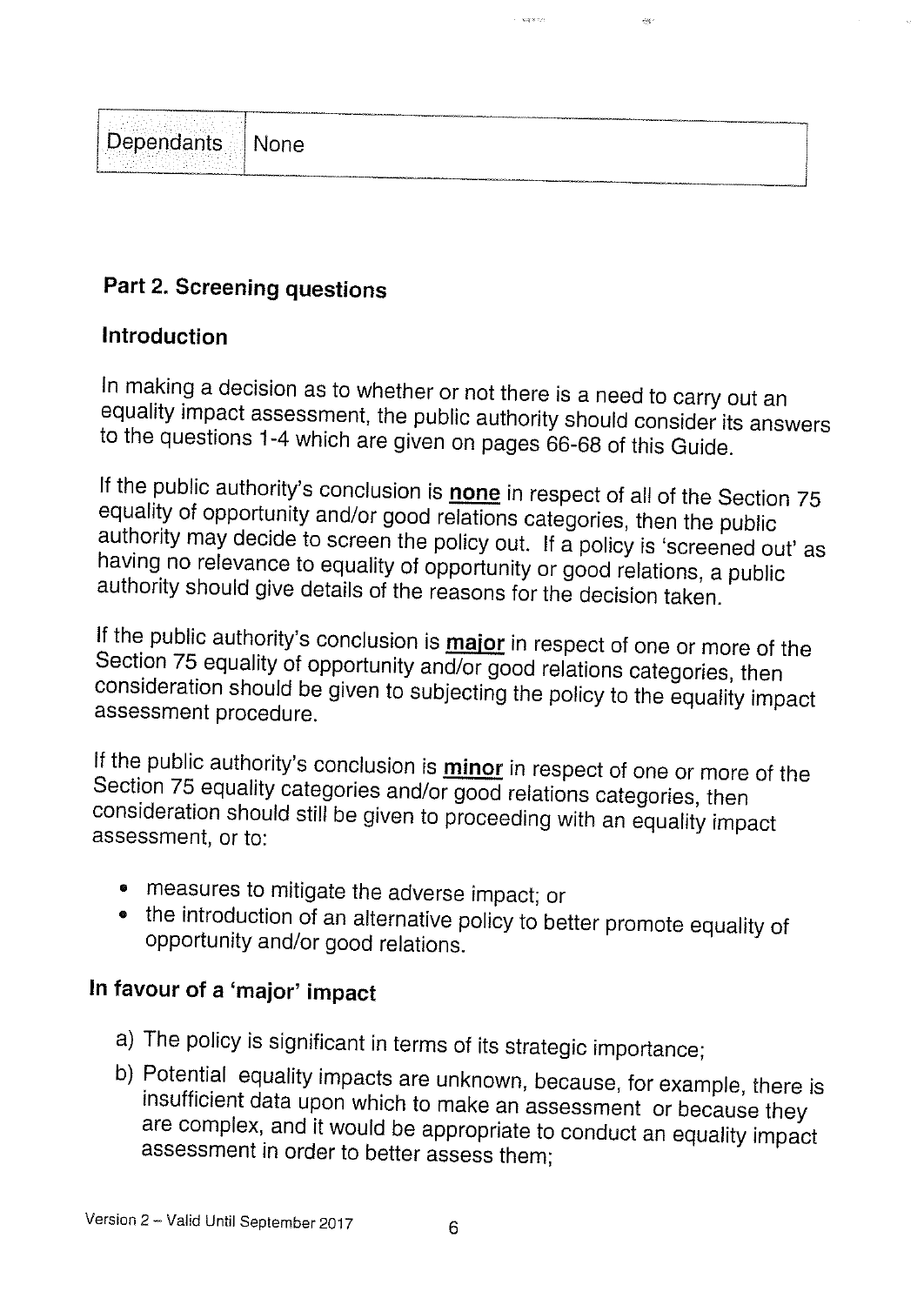c) Potential equality and/or good relations impacts are likely to be adverse or are likely to be experienced disproportionately by groups of people including those who are marginalised or disadvantaged;

 $\gamma_{\rm CS}$ 

**STATISTICS** 

- d) Further assessment offers <sup>a</sup> valuable way to examine the evidence and develop recommendations in respect of <sup>a</sup> policy about which there are concerns amongst affected individuals and representative groups, for example in respect of multiple identities;
- e) The policy is likely to be challenged by way of judicial review;
- f) The policy is significant in terms of expenditure.

## In favour of 'minor' impact

- a) The policy is not unlawfully discriminatory and any residual potential impacts on people are judged to be negligible;
- b) The policy, or certain proposals within it, are potentially unlawfully discriminatory, but this possibility can readily and easily be eliminated by making appropriate changes to the policy or by adopting appropriate mitigating measures;
- c) Any asymmetrical equality impacts caused by the policy are intentional because they are specifically designed to promote equality of opportunity for particular groups of disadvantaged people;
- d) By amending the policy there are better opportunities to better promote equality of opportunity and/or good relations.

### In favour of none

- a) The policy has no relevance to equality of opportunity or good relations.
- b) The policy is purely technical in nature and will have no bearing in terms of its likely impact on equality of opportunity or good relations for people within the equality and good relations categories.

Taking into account the evidence presented above, consider and comment on the likely impact on equality of opportunity and good relations for those affected by this policy, in any way, for each of the equality and good relations categories, by applying the screening questions <sup>g</sup>iven overleaf and indicate the level of impact on the group i.e. minor, major or none.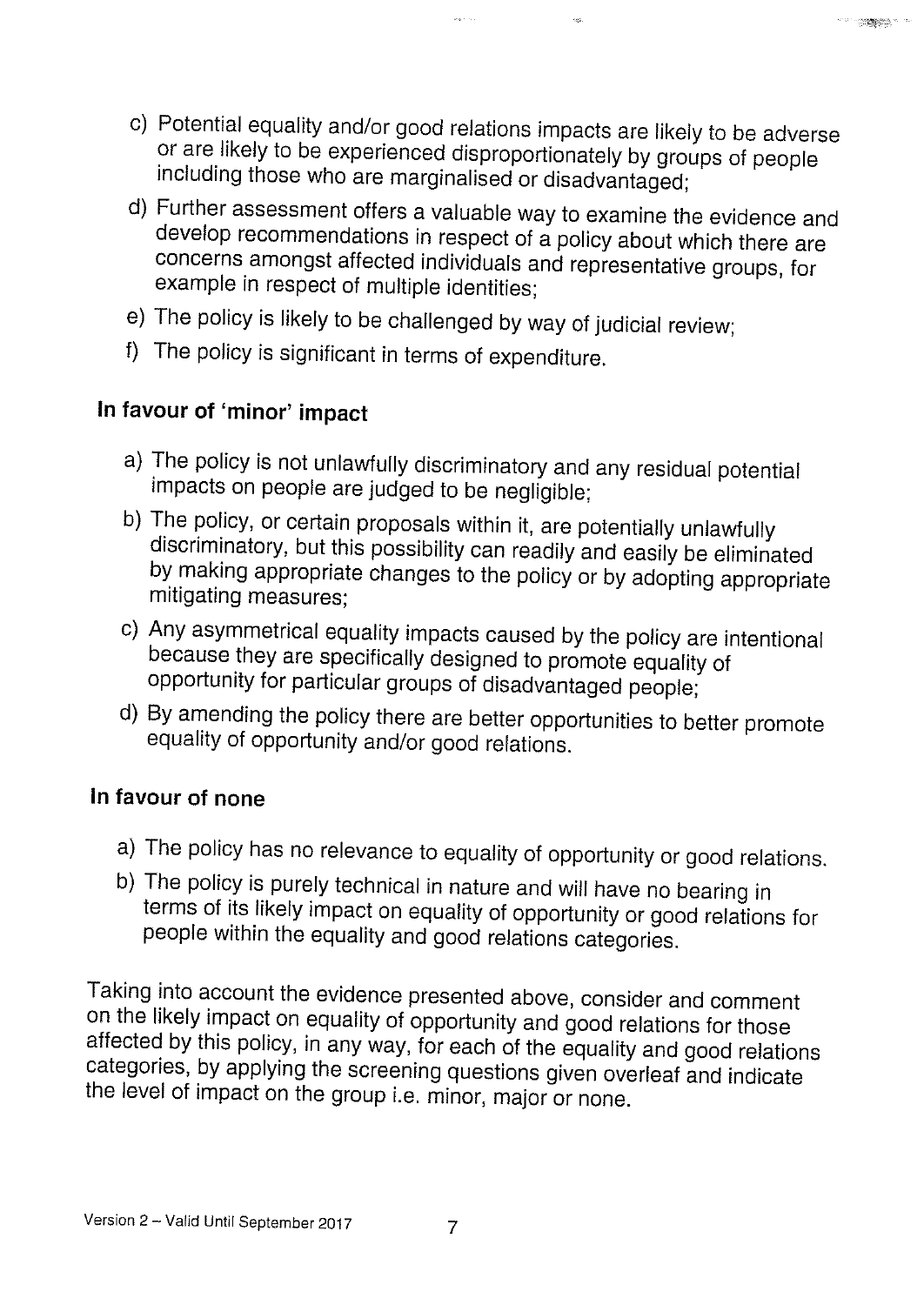## Screening questions

| 1<br>What is the likely impact on equality of opportunity for those affected<br>by this policy, for each of the Section 75 equality categories?<br>minor/major/none |                                                                                                                                                                                                                                       |                                      |
|---------------------------------------------------------------------------------------------------------------------------------------------------------------------|---------------------------------------------------------------------------------------------------------------------------------------------------------------------------------------------------------------------------------------|--------------------------------------|
| Section 75<br>category                                                                                                                                              | Details of policy impact                                                                                                                                                                                                              | Level of impact?<br>minor/major/none |
| Religious<br>belief                                                                                                                                                 |                                                                                                                                                                                                                                       | None                                 |
| Political<br>opinion                                                                                                                                                |                                                                                                                                                                                                                                       | None                                 |
| Racial<br>group                                                                                                                                                     |                                                                                                                                                                                                                                       | None                                 |
| Age                                                                                                                                                                 |                                                                                                                                                                                                                                       | <b>None</b>                          |
| <b>Marital</b><br>status                                                                                                                                            |                                                                                                                                                                                                                                       | None                                 |
| Sexual<br>orientation                                                                                                                                               |                                                                                                                                                                                                                                       | <b>None</b>                          |
| Men and<br>women<br>generally                                                                                                                                       | Generally females have been<br>underrepresented in<br>previous high growth start up support<br>programmes and it is<br>recommended that any future<br>programmes should continue to actively<br>promote greater female participation. | Minor                                |
| <b>Disability</b>                                                                                                                                                   |                                                                                                                                                                                                                                       | <b>None</b>                          |

 $\omega_{\rm{eff}}$ 

 $\gamma$  of  $\gamma$  and  $\gamma$  and  $\gamma$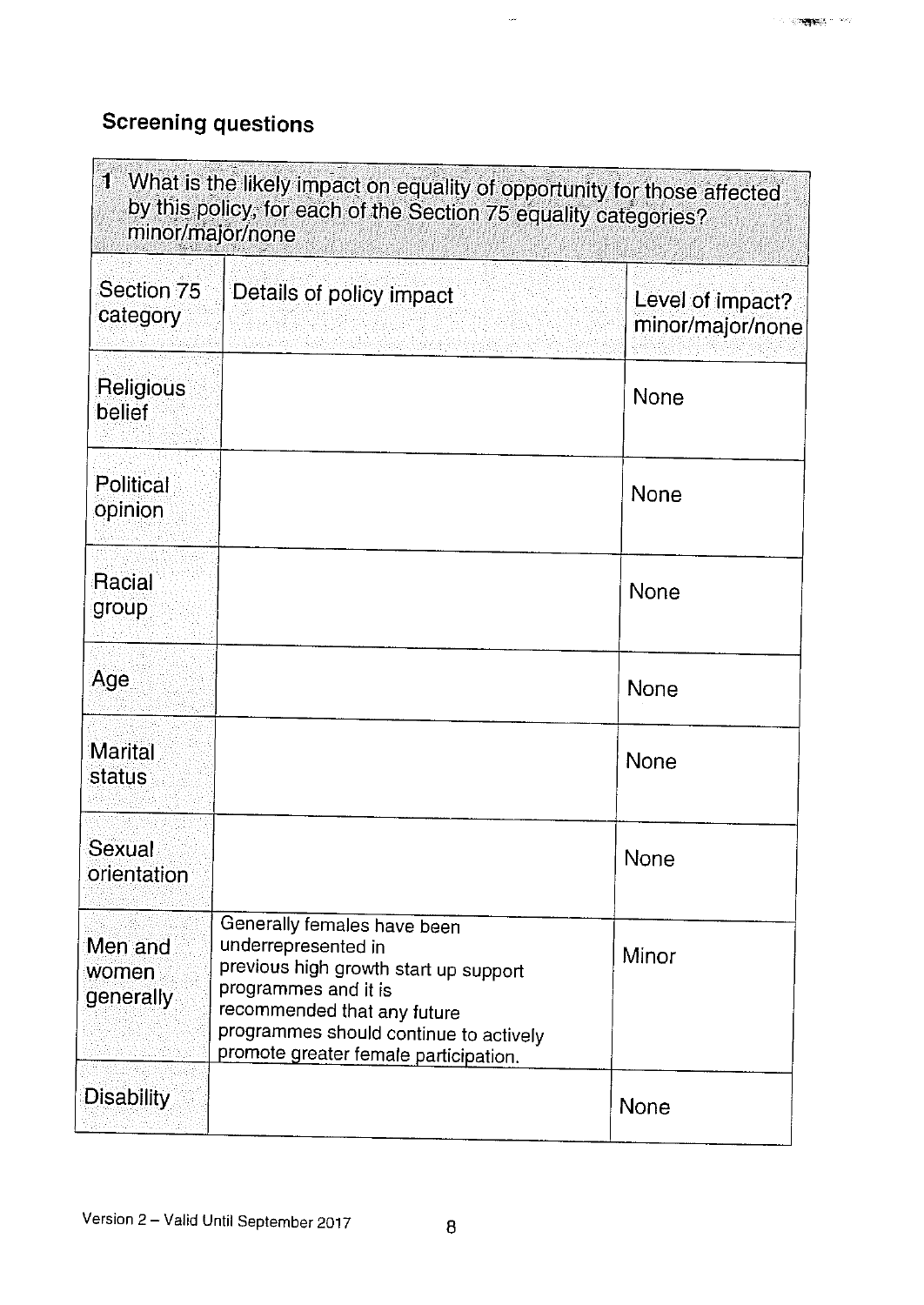| Dependants                    | None                                                                                                                                                                                                                                                                                    |                                                                             |
|-------------------------------|-----------------------------------------------------------------------------------------------------------------------------------------------------------------------------------------------------------------------------------------------------------------------------------------|-----------------------------------------------------------------------------|
| $\overline{2}$                | Are there opportunities to better promote equality of opportunity for<br>people within the Section 75 equalities categories?                                                                                                                                                            |                                                                             |
| Section 75<br>category        | If Yes, provide details                                                                                                                                                                                                                                                                 | If No, provide reasons                                                      |
| Religious<br>belief           |                                                                                                                                                                                                                                                                                         | No the programme<br>applies to anyone<br>meeting the programme<br>criteria. |
| <b>Political</b><br>opinion   |                                                                                                                                                                                                                                                                                         | As above                                                                    |
| Racial<br>group               |                                                                                                                                                                                                                                                                                         | As above                                                                    |
| Age                           |                                                                                                                                                                                                                                                                                         | As above                                                                    |
| Marital<br>status             |                                                                                                                                                                                                                                                                                         | As above                                                                    |
| Sexual<br>orientation         |                                                                                                                                                                                                                                                                                         | As above                                                                    |
| Men and<br>women<br>generally | Yes, the programme will continue to<br>actively promote female<br>participation given that females have<br>been under-represented in the<br>previous programmes e.g by using<br>female entrepreneur role models<br>and case studies as part of the<br>promotion and marketing campaign. |                                                                             |
| <b>Disability</b>             | We will ensire that all<br>reasonable adjustments                                                                                                                                                                                                                                       |                                                                             |

 $\frac{1}{2}$ 

 $\sim$   $\mu$ 

 $\sim$  1000  $\mu$  m  $\sim$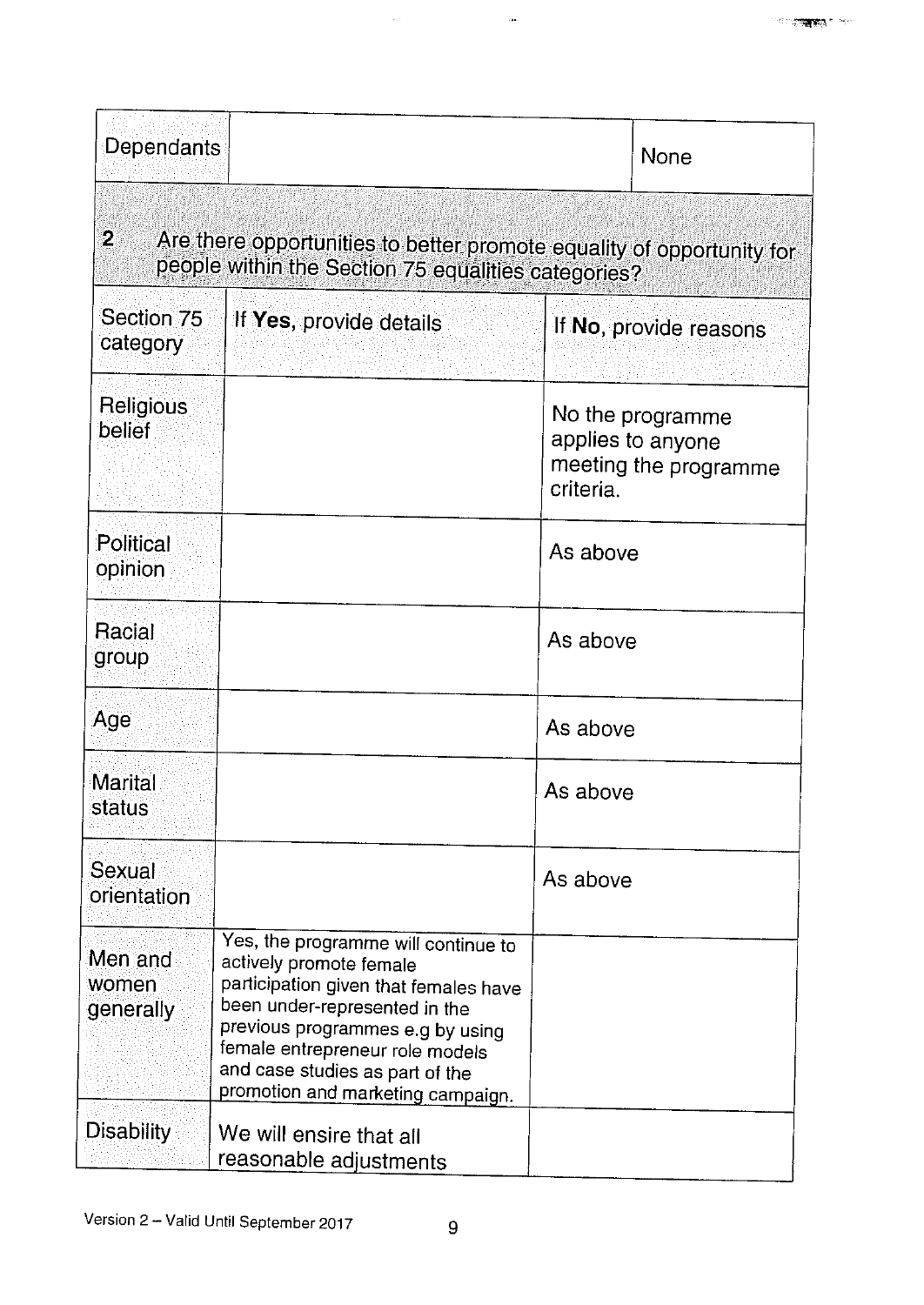|                   | required are met in order to<br>ensure equality of opportunity. |    |
|-------------------|-----------------------------------------------------------------|----|
| <b>Dependants</b> |                                                                 | No |
|                   |                                                                 |    |

 $\langle \cdot \rangle$  compared .

 $\mathcal{L}_{\text{eff}}$ 

 $\frac{\partial \mathcal{L}_{\text{max}}}{\partial \mathcal{L}_{\text{max}}}$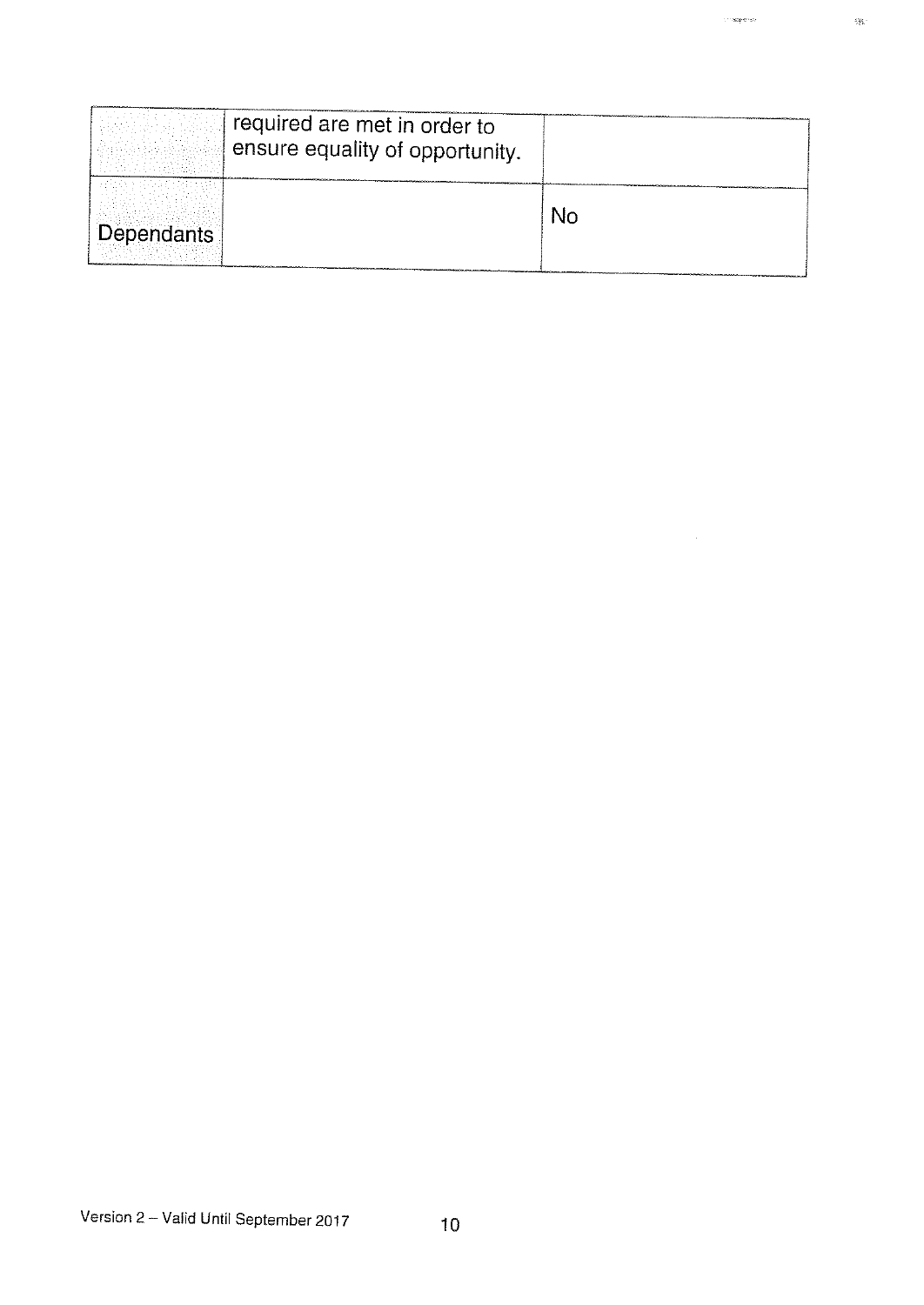| minor/major/none              | 3 To what extent is the policy likely to impact on good relations between<br>people of different religious belief, political opinion or racial group?                                                                                                                                                                    |                                     |
|-------------------------------|--------------------------------------------------------------------------------------------------------------------------------------------------------------------------------------------------------------------------------------------------------------------------------------------------------------------------|-------------------------------------|
| Good<br>relations<br>category | Details of policy impact                                                                                                                                                                                                                                                                                                 | Level of impact<br>minor/major/none |
| Religious<br>belief           |                                                                                                                                                                                                                                                                                                                          | none                                |
| Political<br>opinion          |                                                                                                                                                                                                                                                                                                                          | none                                |
| Racial<br>group               | The programme may promote good relations<br>between racial groupings to a minor degree as<br>the Accelerator element will involve<br>international and Northern Ireland participants<br>being based within the shared workspace and<br>being encouraged to benefit from peer to peer<br>learning and shared experiences. | minor                               |

 $\mathbb{R}^2$ 

| 4 Are there opportunities to better promote good relations between<br>people of different religious belief, political opinion or racial group? |                         |                                                                                                                                                                                                                                                                                                                                    |  |
|------------------------------------------------------------------------------------------------------------------------------------------------|-------------------------|------------------------------------------------------------------------------------------------------------------------------------------------------------------------------------------------------------------------------------------------------------------------------------------------------------------------------------|--|
| Good<br>relations<br>category                                                                                                                  | If Yes, provide details | If No, provide reasons                                                                                                                                                                                                                                                                                                             |  |
| Religious<br>belief                                                                                                                            |                         | The programme will be<br>promoted throughout<br>Northern Ireland and on an<br>international basis through a<br>wide range of mediums that<br>reach people of different<br>religious beliefs, political<br>opinions and racial groupings.<br>Therefore there is no specific<br>action required to better<br>promote good relations. |  |

 $1.50$  and  $2.50$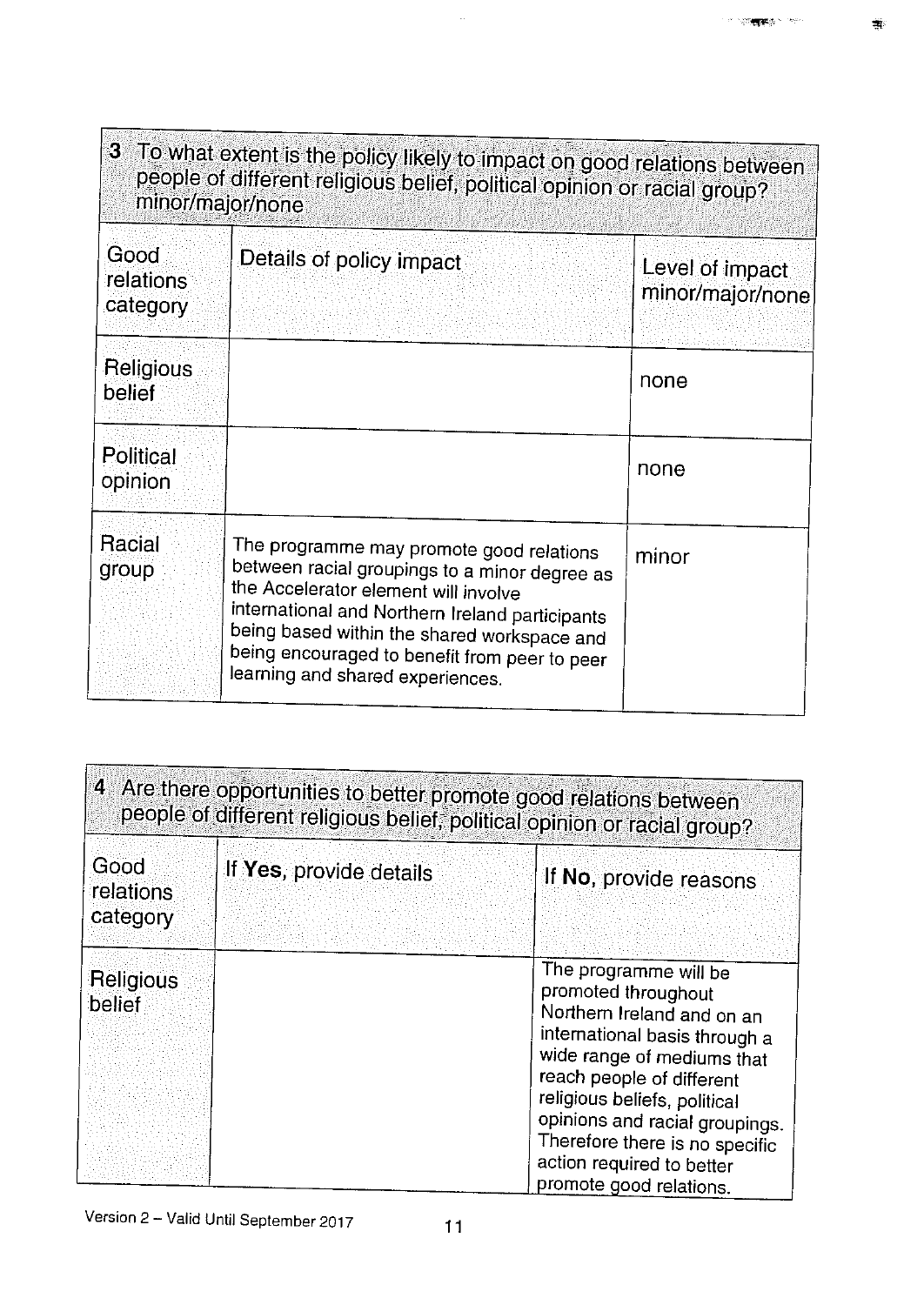$\frac{1}{\sqrt{2}}$ 

| Political<br>opinion | As above |
|----------------------|----------|
| Racial<br>group      | As above |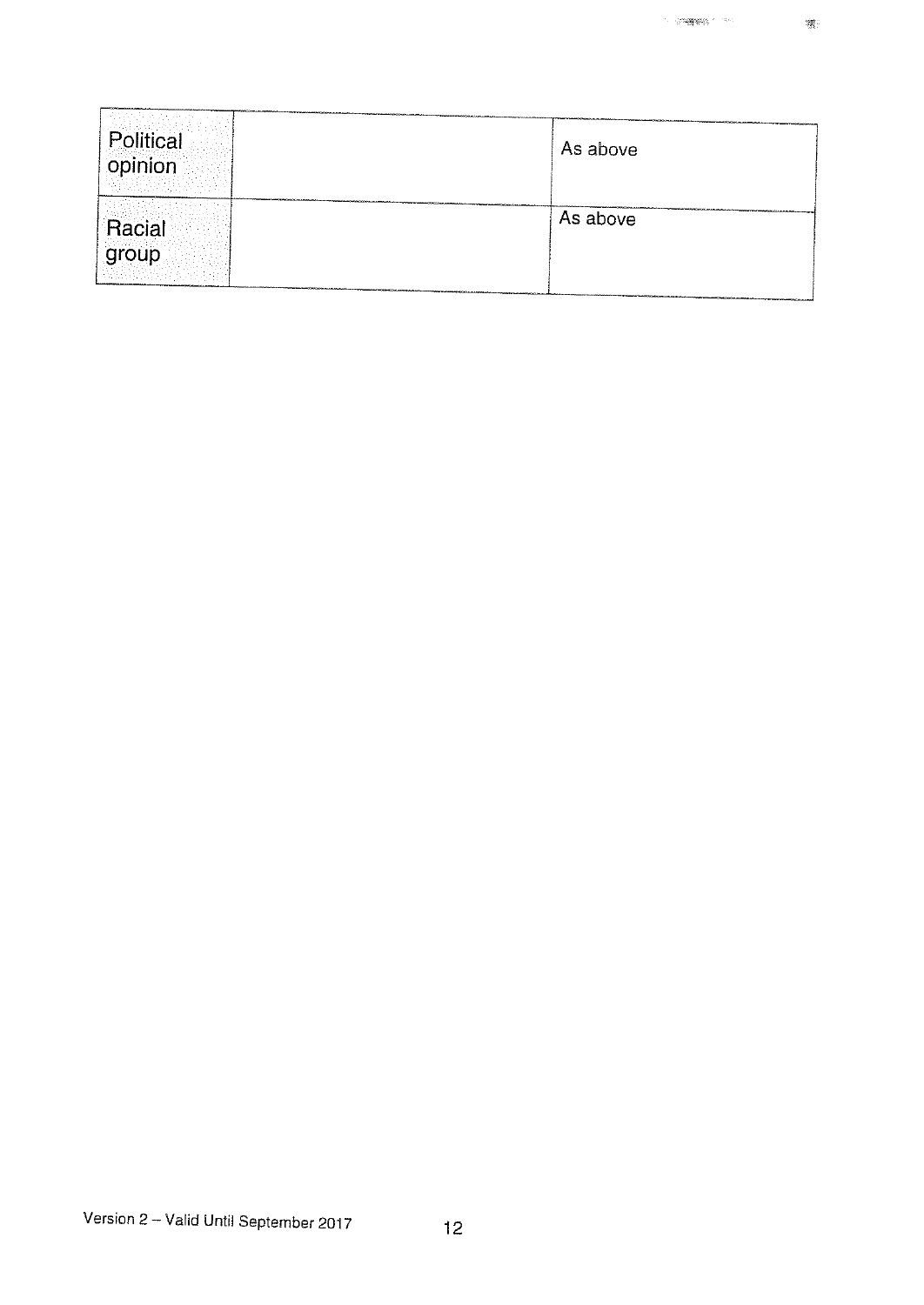### Additional considerations

### Multiple identity

Generally speaking, people can fall into more than one Section <sup>75</sup> category. Taking this into consideration, are there any potential impacts of the policy/decision on people with multiple identities? (For example; disabled minority ethnic people; disabled women; young Protestant men; and young lesbians, gay and bisexual people).

in magazine

 $\frac{1}{\sqrt{2}}$ 

Provide details of data on the impact of the policy on people with multiple identities. Specify relevant Section <sup>75</sup> categories concerned.

none

## Part 3. Screening decision

If the decision is not to conduct an equality impact assessment, <sup>p</sup>lease provide details of the reasons. 

No envisaged detrimental impact on any S75 category, indeed action to increase female participation is in <sup>p</sup>lace.

If the decision is not to conduct an equality impact assessment the public authority should consider if the policy should be mitigated or an alternative policy be introduced.

Not at this time, however we will continue to monitor participation in the programme

If the decision is to subject the policy to an equality impact assessment, <sup>p</sup>lease provide details of the reasons.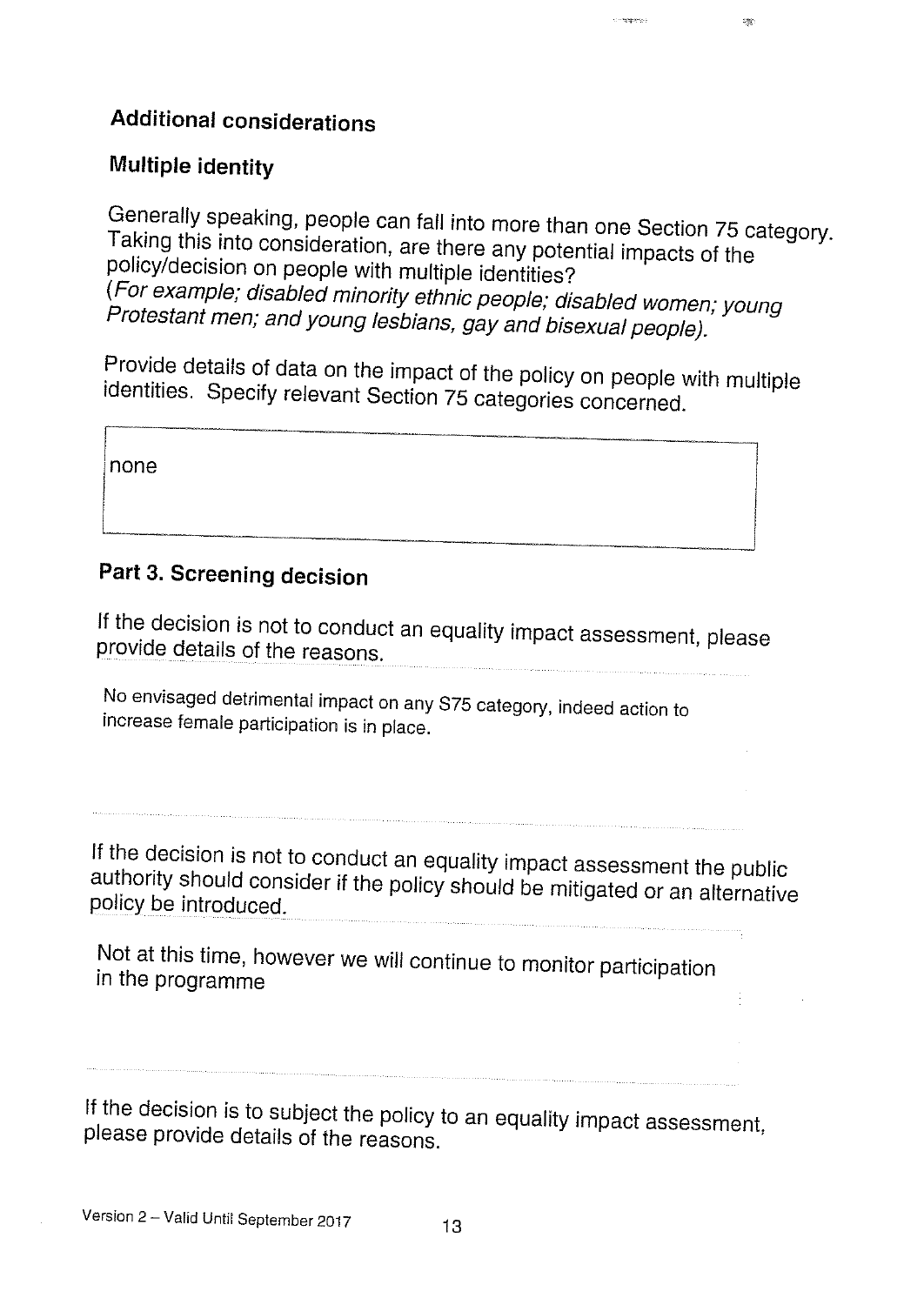$1 - 448896$ 

es.

All public authorities' equality schemes must state the authority's arrangements for assessing and consulting on the likely impact of policies adopted or proposed to be adopted by the authority on the promotion of equality of opportunity. The Commission recommends screening and equality impact assessment as the tools to be utilised for such assessments. Further advice on equality impact assessment may be found in <sup>a</sup> separate Commission publication: Practical Guidance on Equality Impact Assessment.

#### Mitigation

When the public authority concludes that the likely impact is 'minor' and an equality impact assessment is not to be conducted, the public authority may consider mitigation to lessen the severity of any equality impact, or the introduction of an alternative policy to better promote equality of opportunity or good relations.

Can the policy/decision be amended or changed or an alternative policy introduced to better promote equality of opportunity and/or good relations?

If so, give the reasons to support your decision, together with the proposed changes/amendments or alternative policy.

Not deemed necessary at this time, although we will continue to monitor via the evaluation process.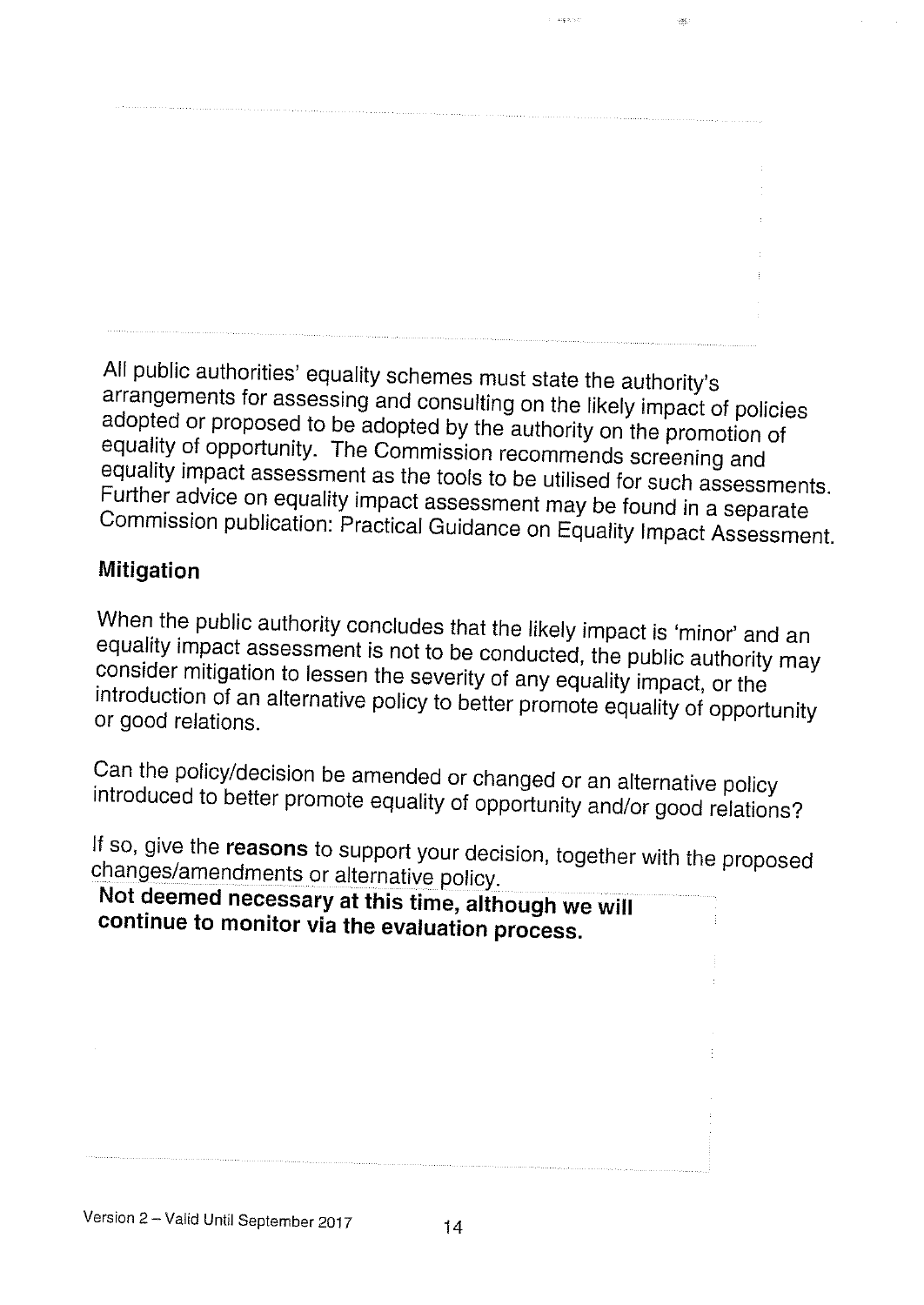## Timetabling and prioritising

Factors to be considered in timetabling and prioritising policies for equality impact assessment.

If the policy has been '**screened in**' for equality impact assessment, then <sup>p</sup>lease answer the following questions to determine its priority for timetabling the equality impact assessment.

On <sup>a</sup> scale of 1-3, with <sup>1</sup> being the lowest priority and <sup>3</sup> being the highest, assess the policy in terms of its priority for equality impact assessment.

| <b>Priority criterion</b>                            | Rating<br>$(1-3)$ |
|------------------------------------------------------|-------------------|
| Effect on equality of opportunity and good relations |                   |
| Social need                                          |                   |
| Effect on people's daily lives                       |                   |
| Relevance to a public authority's functions          |                   |

Note: The Total Rating Score should be used to prioritise the policy in rank order with other policies screened in for equality impact assessment. This list Authority's Equality Impact Assessment Timetable should be included in the of priorities will assist the public authority in timetabling. Details of the Public quarterly Screening Report.

Is the policy affected by timetables established by other relevant public authorities?

If yes, <sup>p</sup>lease provide details